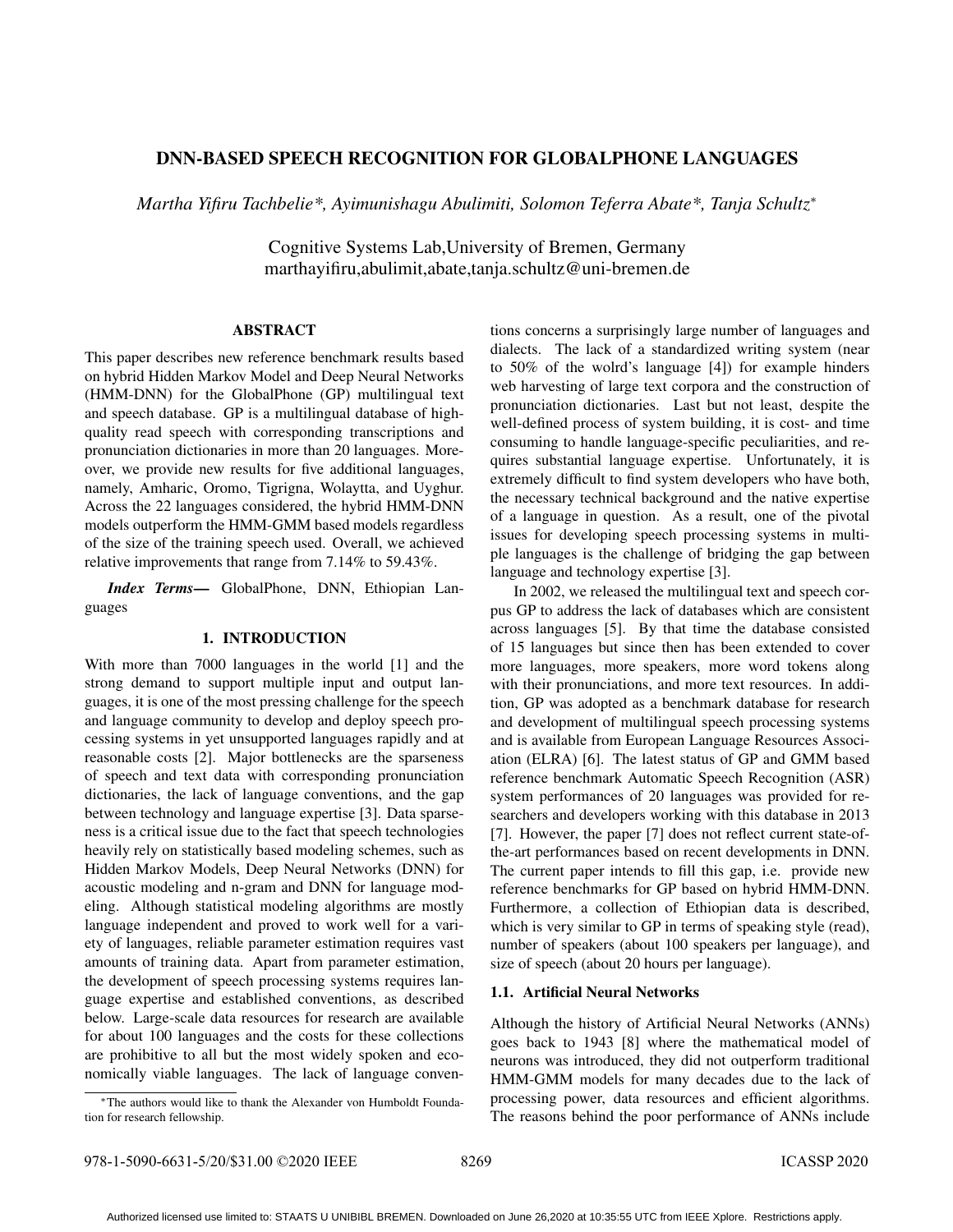the problem of vanishing gradient, lack of high performance computing, and weak temporal correlation structure. Over the years, the problems have been solved through the availability of high performance computing (such as GPU) and the introduction of different types of neural network architectures: Recurrent Neural Networks (RNNs), Convolutional Neural networks (CNN), Long Short Term Memory (LSTM), Bidirectinal LSTM, and more recently Time Delay Neural Networks (TDNN) and Factored TDNN (TDNNf).

Since 2009, ANNs are widely used in ASR and presented dramatic improvement in performance. Numerous studies showed that hybrid HMM-DNN systems outperform the dominant Gaussian Mixture Model (GMM) on the same data [9]. Currently, TDNNs, also called one-dimensional Convolutional Neural Networks, are an efficient and well-performing neural network architectures for ASR [10]. TDNN has the ability to learn long term temporal contexts. Moreover, by using singular value decomposition (SVD) the number of parameters in TDNN models is reduced which makes them inexpensive compared to RNNs. The factored form of TDNNs (TDNNf)[11] has similar structure with TDNN, but is trained from a random start with one of the two factors of each matrix constrained to be semi-orthogonal. TDNNf gives substantial improvement over TDNN and has been shown to be effective in under-resourced scenarios. We have used these state-ofthe-art neural network architecture in the development of DNN based ASR systems for 22 languages.

# 2. THE CORPUS

GlobalPhone is a multilingual data corpus developed in collaboration with the Karlsruhe Institute of Technology (KIT). The complete data corpus comprises (1) audio/speech data, i.e. high-quality recordings of spoken utterances read by native speakers, (2) corresponding transcriptions, (3) pronunciation dictionaries covering the vocabulary of the transcripts, and (4) baseline n-gram language models. The first two are referred to as GP Speech and Text Database (GP-ST), the third as GP Dictionaries (GP-Dict), and the latter as GP Language Models (GP-LM). GP-ST is distributed under a research or commercial license by two authorized distributors, ELRA [6] and Appen Butler Hill Pty Ltd. [12]. GP-Dict is distributed by ELRA, while the GP-LMs are freely available for download from our website [13].

The entire GP corpus provides a multilingual database of word-level transcribed high-quality speech for the development and evaluation of large vocabulary speech processing systems in the most widespread languages of the world. GP is designed to be uniform across languages with respect to the amount of data per language, the audio quality (microphone, noise, channel), the collection scenario (task, setup, speaking style), as well as the transcription and phone set conventions (IPA-based naming of phones in all pronunciation dictionaries). Thus, GP supplies an excellent basis for research in the areas of (1) multilingual ASR, (2) rapid deployment of speech processing systems to yet unsupported languages, (3) language identification tasks, (4) speaker recognition in multiple languages, (5) multilingual speech synthesis, as well as (6) monolingual ASR.

The Amharic corpus used in this experiment is a read speech corpus prepared at the University of Hamburg [14]. It contains 20 hours of training speech collected from 100 speakers who read a total of 11k sentences (29k types), development and test sets read by 20 other speakers. The corpus has 5k and 20k vocabularies development as well as evaluations sets. In this experiment, we have merged the development sets and evaluation sets so as to evaluate the ASR systems with relatively bigger (in size) development and evaluation sets read by 10 speakers for each. Speech corpora of the other three Ethiopian languages have been collected in Ethiopia under a thematic research funded by the Addis Ababa University [15]. The corpora are read speech corpora prepared in the same way as the Amharic corpus, except the use of smart phone for the recording purpose. However, the recording quality is 16kHz. The Uyghur corpus is a read speech corpus of selected newspaper articles collected within the NSF-funded project [16]. It contains 12 hours of training speech collected from 41 native speakers with 4k sentences (63k tokens) and 1.5 hours of evaluation speech collected from 5 native speakers with 491 utterances (10k tokens).

## 2.1. Language Coverage

The GP corpus covers 20 languages, i.e. Arabic, Bulgarian, Chinese (Mandarin and Shanghai), Croatian, Czech, French, German, Hausa, Japanese, Korean, Polish, Portuguese, Russian, Spanish, Swedish, Tamil, Thai, Turkish, Ukrainian, and Vietnamese. It comprises wide-spread languages, contains economically and politically important languages, and spans wide geographical areas. Out of the 20, 17 languages are considered in our experiment. In addition to these, four additional African and one Asian languages have been considered. This selection covers a broad variety of language peculiarities relevant for Speech and Language research and development.

In our experiment, a broad selection of phonetic characteristics have been considered, e.g. tonal sounds (Mandarin, Thai, Vietnamese, Oromo, Wolaytta), consonantal clusters (German), nasals (French, Portuguese), plosive sounds (Amharic, Oromo, Tigrigna, Wolaytta), uvular (Uyghur) and palatalized sounds (Amharic, Oromo, Tigrigna, Wolaytta, Russian). The written language contains all types of writing systems, i.e. logographic scripts (Chinese Hanzi and Japanese Kanji), phonographic segmental scripts (Roman, Cyrillic), phonographic consonantal scripts (Arabic), phonographic syllabic scripts (Japanese Kana, Thai), Abugida/Ethiopic (Amharic, Tigrigna), linear nonfeatural (Uyghur) and phonographic featural scripts (Korean Hangul). The languages cover many morphological variations, e.g. agglutinative languages (Turkish, Korean), compounding languages (German), and non-concatinative root-pattern mor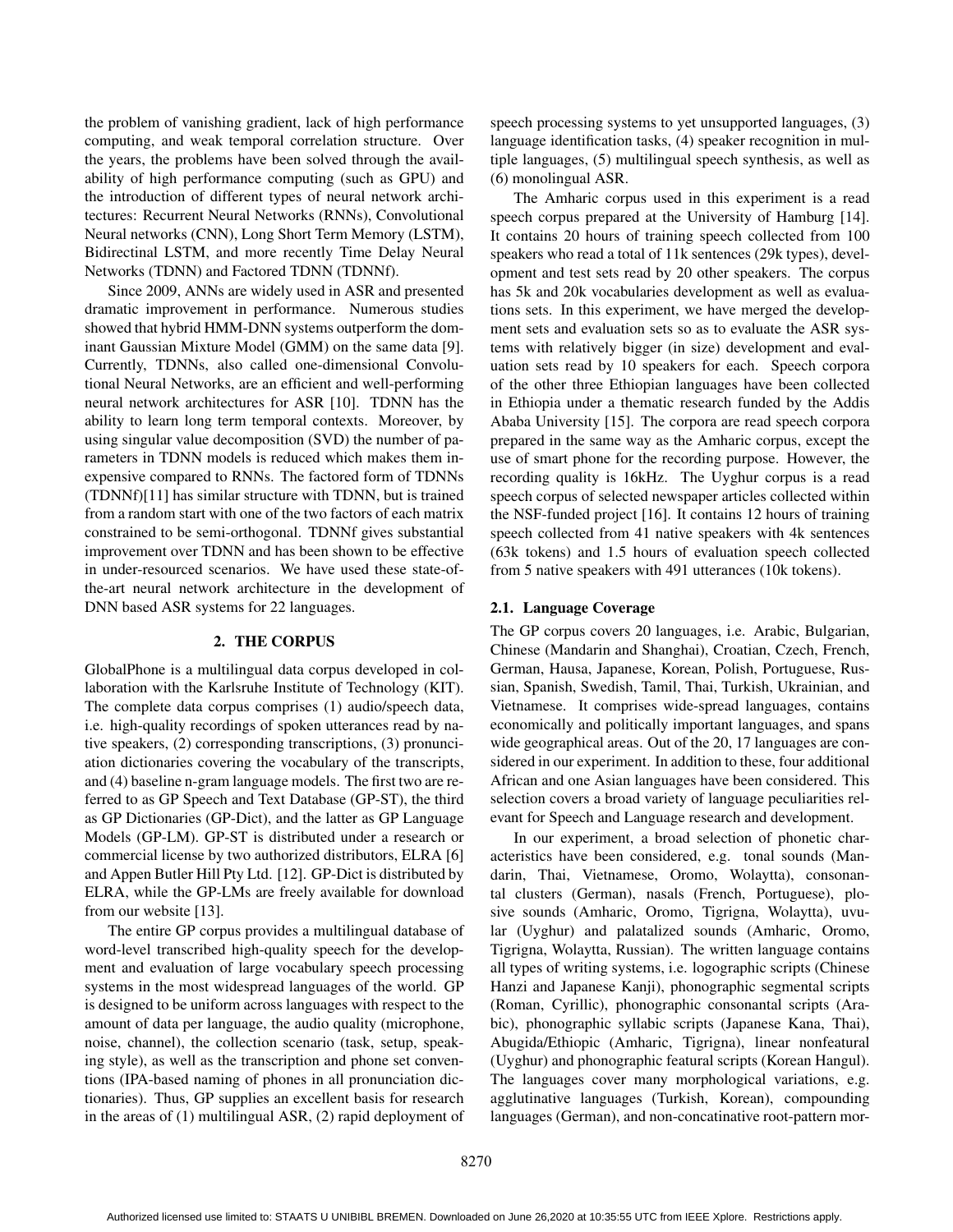phology (Amharic and Tigrigna) also include scripts that completely lack word segmentation (Chinese, Thai).

## 2.2. Data Acquisition

The data acquisition was performed in countries where the language is officially spoken. In each language about 100 adult native speakers were asked to read about 100 sentences. The first batch of GP data collection was done from May 1996 to November 1997, and a second batch between 2003 and 2012. During the first batch we collected Arabic speech in Tunis, Sfax and Djerba, Tunisia; Mandarin in Beijing, Wuhan and Hekou, China; Shanghai in Shanghai, China; Croatian in Zagreb, Croatia, and parts of Bosnia; Czech in Prague, Czech Republic; French in Grenoble, France; German in Karlsruhe, Germany; Japanese in Tokyo, Japan; Korean in Seoul, Korea; Portuguese in Porto Velho and Sao Paulo, Brazil; Polish in Poland, Russian in Minsk, Belarus; Spanish in Heredia and San Jose, Costa Rica; Swedish in Stockholm and Vaernamo, Sweden; Tamil in India, and Turkish in Istanbul, Turkey. In the second batch we collected Bulgarian in Sofia, Hausa in Cameroon, Thai in Bangkok, Ukrainian in Donezk, and Vietnamese in Hanoi and Ho Chi Minh City. The Amharic, Tigrigna and Oromo are collected from Addis Ababa while the Wolaytta corpus is collected in Wolaytta Sodo, Ethiopia.

The read texts were selected from national newspaper articles available from the web to cover a wide domain with large vocabulary. The articles report national and international political news, as well as economic news, which makes it possible to compare the usage of proper names (Politicians, companies, etc.) across languages. The text for Amharic was also selected from news archives of different medias. Different sources including news articles, bible, books, etc. are used as sources of text for Tigrigna, Oromo and wolaytta texts. For Uyghur the text was also taken from newspaper articles.

The GP, Uyghur and Amharic speech data were recorded with a close-speaking microphone and is available in identical characteristics for all languages: PCM encoding, mono quality, 16bit quantization, and 16kHz sampling rate. Most recordings were done in ordinary rooms or offices, in the majority without background noise. On the other hand, the Tigrigna, Oromo and Wolaytta speech recording was done using smartphones and in different environments and therefore the speech is not free from background noises. However, the speech characteristics is similar to the GP languages.

## 2.3. Corpus Statistics

The entire GP corpus contains over 400 hours of speech spoken by more than 2000 native adult speakers. The data are organized by languages and speakers and are divided into speaker disjoint sets for training (80%), development (10%), and evaluation (10%). For details of the amount of training, development and evaluation sets speech of the GP languages, we direct the reader to previous publication on GP [7]. Table 1 summarizes the amount of transcribed speech data for the five additional languages.

Table 1. *Statistics for five additional languages*

|          | Training  | Development | Evaluation |
|----------|-----------|-------------|------------|
| Language | [hrs:min] | [hrs:min]   | [hrs:min]  |
| Amharic  | 20:00     | 1:30        | 1:33       |
| Oromo    | 22:48     | 1:11        | 1:04       |
| Tigrigna | 22:06     | 1:03        | 1:02       |
| Wolaytta | 29:42     | 1.32        | 1.43       |
| Uyghur   | 12:24     |             | 1:55       |

|  |  | Table 2. Decoding Pronunciation Dictionaries(PD) |  |  |
|--|--|--------------------------------------------------|--|--|
|--|--|--------------------------------------------------|--|--|

| Languages  | #Phones | #PD Vocab        | OOV      | LMToken | <b>PPL</b> |
|------------|---------|------------------|----------|---------|------------|
| Amharic    | 40      | 310 <sub>k</sub> | 3.06     | 4M      | 41.2       |
| Bulgarian  | 44      | 275k             | 1.07     | 405M    | 341.62     |
| Croatian   | 32      | 23k              | 2.09     | 331M    | 934.75     |
| Czech      | 41      | 277k             | 4.04     | 508M    | 1223.5     |
| French     | 38      | 122k             | 6.028    | 220M    | 356.87     |
| German     | 43      | 39k              | 0.059    | 20M     | 675.86     |
| Hausa      | 33      | 43k              | 0.32     | 15M     | 76.63      |
| Japanese   | 31      | 58k              | 0.18     | 1600M   | 89.41      |
| Mandarin   | 49      | 73k              | $\Omega$ | 900M    | 268.06     |
| Oromo      | 59      | 21k              | 11.73    | 1.2M    | 266.17     |
| Portuguese | 45      | 59k              | 1.09     | 11M     | 45.8       |
| Polish     | 36      | 49k              | 0.1      | 224M    | 880.83     |
| Russian    | 47      | 40k              | 2.09     | 334M    | 1070.74    |
| Spanish    | 42      | 43k              | 4.65     | 12M     | 113.44     |
| Swedish    | 48      | 25k              | $\theta$ | 211M    | 325.91     |
| Thai       | 44      | 23k              | 0.22     | 15M     | 16.64      |
| Tigrigna   | 44      | 299k             | 4.9      | 4M      | 211.41     |
| Turkish    | 31      | 34k              | 1.25     | 7M      | 55.04      |
| Ukrainian  | 49      | 40k              | 0.0002   | 94M     | 105.76     |
| Uyghur     | 37      | 40k              | 13.9     | 250k    | 260.59     |
| Vietnamese | 59      | 39k              | 3.17     | 39M     | 1227.01    |
| Wolaytta   | 57      | 25k              | 9.34     | 226k    | 254.9      |

### 3. PRONUNCIATION DICTIONARIES

Phone-based pronunciation dictionaries are available for each GP language. The dictionaries cover the words which appear in the training transcriptions. The majority of the dictionaries were constructed in a rule-based manner using language specific phone sets. After this automatic creation process the dictionaries were manually post-processed word-by-word by native speakers, correcting errors in the automatic pronunciation generation and introducing pronunciation variants. To enable the development of multilingual speech processing, the phone names are consistent across languages, leveraging the International Phonetic Alphabet (IPA) [17]. The pronunciation dictionary of Uyghur is prepared in similar fashion. For Amharic and Tigrigna, the pronunciation dictionaries are prepared automatically taking the Consonant-Vowel syllabary feature of the writing system, Abugida. Almost all characters in the writing system translate into a consonant and vowel phones. For Oromo and Wolaytta, pronunciation dictionaries are prepared automatically considering the pronunciation rules of the language. Table 2 gives an overview of the size of the phone sets, the out-of-vocabulary (OOV) with regard to the evaluation set, and amount of vocabulary words cov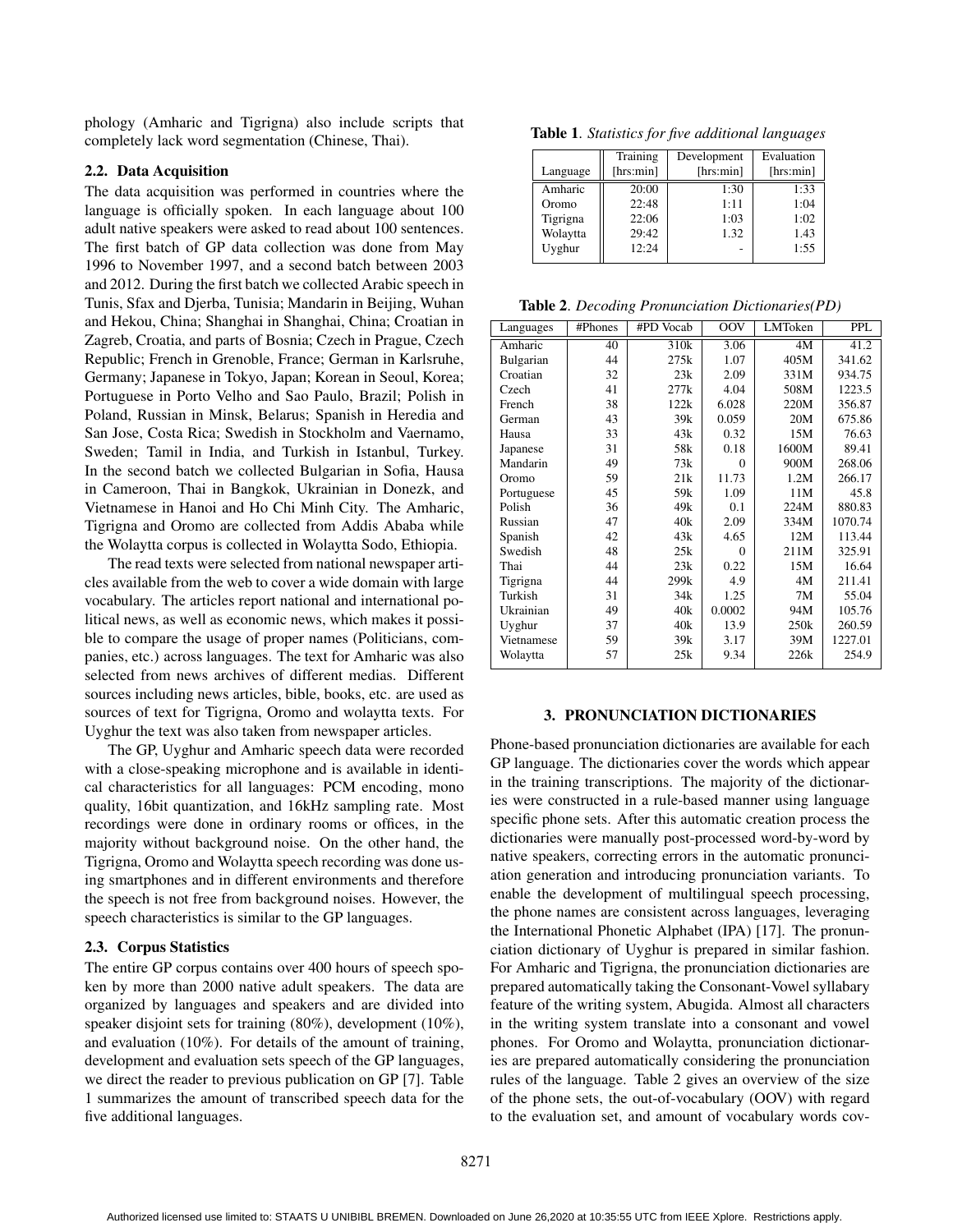ered in the pronunciation dictionaries. Further details on the GlobalPhone dictionaries are given in [18].

## 4. LANGUAGE MODELS

In this experiment, we used the GP language models described in [7]. For the additional five languages, we developed trigram language models using SRILM [19] and different sizes of text corpus obtained from the web. However, as there are no text resources on the web for Wolaytta and we could not get any additional text corpus, only the training transcription has been used to train a trigram language model. Table 2 shows the perplexity (PPL) of the language models on the evaluation set and the amount of training data used to train the language models.

## 5. SPEECH RECOGNITION SYSTEMS

In this section, we present the large vocabulary ASR systems trained and evaluated on GP languages and the five additional languages. For training, development, and evaluation, we used the audio data as described in Section 2.3, the dictionaries and trigram language models shown in Table 2. All recognition systems were build in the same fashion using Kaldi ASR toolkit [20]. First we built context dependent HMM-GMM based acoustic model for each language using 39 dimensional mel-frequency cepstral coeffcinents (MFCCs) to each of which Cepstral Mean and Variance Normalization (CMVN) is applied. The acoustic model uses a fully-continuous 3-state left-to-right HMM. Linear Discriminant Analysis (LDA) and Maximum Likelihood Linear Transform (MLLT) feature transformation are performed for each of the models. Finaly, Speaker Adaptive Training (SAT) has been done using an affine transform, feature space Maximum Likelihood Linear Regression (fMLLR). The best model of each language, which is mostly the fMMLR, is used to obtain alignments for DNN training. Results are reported in word error rate (WER) for the majority of the languages, except Vietnamese, Mandarin and Thai for which syllable and character error rates are used, respectively. Figure 1 shows the different WER obtained on each of the languages.



Fig. 1. Word/Syllable/Character Error rates

In DNN acoustic modeling, the same speech data used to train HMM-GMM model for each language has been used. However, three-fold data augmentation [21] was applied prior to the extraction of 40-dimensional MFCCs without derivatives, 3-dimensional pitch features and 100-dimensional ivectors for speaker adaptation. The neural network architecture used to develop the acoustic models is Factored Time Delay Neural Networks with additional Convolutional layers (CNN-TDNNf) according to the standard Kaldi WSJ recipe [22]. The Neural network has 15 hidden layers (6 CNN followed by 9 TDNNf) and a rank reduction layer. The number of units in the TDDNf consists of 1024 and 128 bottleneck units except for the the TDNNf layer immediately following the CNN layers which has 256 bottleneck units. The default hyperparameters (15 hidden layers, initial and final learning rate of 0.0005 and 0.00005, and minibatch size of 128 and 64) of the standard recipe were used except for the number of epochs for which we used 7 instead of the defualt 8. As can be seen from Figure 1, Error rate (ER) reductions have been obtained for all languages regardless of the amount of training speech used. The numbers on the bars are error rates (word/syllable/character) of the hybrid HMM-DNN system.

Table 3 shows the relative error rates (word/syllable /character) reductions for all languages. As can be seen from Table 3, we have obtained relative error rate reductions that range from 7.14% to 59.43%. The highest error rate reduction has been obtained for Ukrainian followed by Vietnamese. The smallest error rate reduction is obtained for Hausa for which only 6.36 hours of training speech has been used to train DNN which has 15 hidden layers. The differences in relative error rate reductions observed among the languages require further analysis and investigation in the future.

Table 3. *Size of Training Speech (hours:min) and Relative Improvement(%)*

| Languages | Size  | $\overline{\text{Rel}}$ . imp. | Languages  | <b>Size</b> | Rel. imp. |
|-----------|-------|--------------------------------|------------|-------------|-----------|
| Amharic   | 20:00 | 10.03                          | Portuguese | 18:06       | 14.50     |
| Bulgarian | 16:48 | 17.91                          | Russian    | 21:00       | 22.62     |
| Croatian  | 11:48 | 12.48                          | Spanish    | 17:30       | 27.59     |
| Czech     | 26:42 | 22.01                          | Swedish    | 17:42       | 29.47     |
| French    | 21:54 | 18.72                          | Thai       | 11:36       | 28.50     |
| German    | 14:54 | 16.02                          | Tigrigna   | 22:06       | 21.07     |
| Hausa     | 6:36  | 7.14                           | Turkish    | 13:12       | 13.76     |
| Japanese  | 30:46 | 21.82                          | Ukrainian  | 10:42       | 59.43     |
| Mandarin  | 26:42 | 23.24                          | Uyghur     | 12:24       | 12.92     |
| Oromo     | 22:48 | 15.10                          | Vietnamese | 20:48       | 44.44     |
| Polish    | 19:18 | 29.02                          | Wollayta   | 29:42       | 31.45     |

#### 6. SUMMARY

In this paper we presented reference benchmark ASR system performances based on hybrid HMM-DNN for the GP languages and five additional languages (Amharic, Oromo, Tigrigna, Wolaytta and Uyghur). Our findings show that error rate reduction can be obtained using DNN even for systems developed with small amount of speech data (only 6 hours of speech) and using the same neural network architecture for all the languages regardless of the training speech size. Overall, we achieved relative error rate improvements between 7.14% and 59.43%, averaging to 22.69% across 22 different languages.